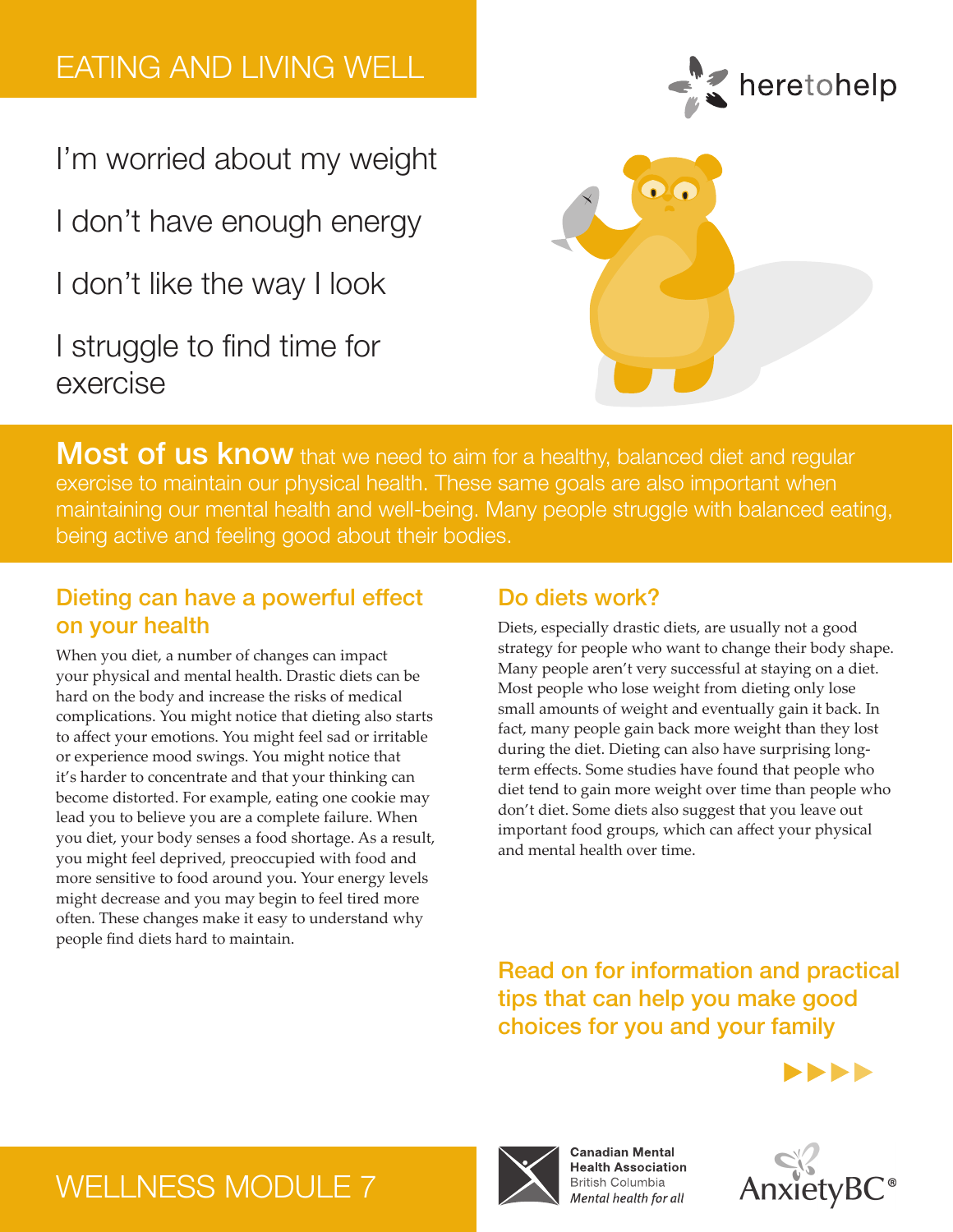## why do so many people diet?

Many people feel unhappy with the way they look and want to be thinner—even if they are of normal weight. We are constantly shown thin body images on television, movies and in magazines. These images are unrealistic for most people to obtain. Your genetic background predisposes you to different shapes and sizes. Also, photographs are often touched up and the people in them often have access to extensive bodyshaping exercise regimens or plastic surgeries.

# Everyone seems to be on a diet Everyone seems<br>
to be on a diet<br>
Dieting to lose weight is very<br>
common.<br>
Just under half of Canadians are<br>
trying to lose weight<br>
• Dieting is the most popular way to<br>
lose weight<br>
• By Grade 10, almost half of girls<br>
and

Dieting to lose weight is very common.

- Just under half of Canadians are trying to lose weight
- Dieting is the most popular way to lose weight
- By Grade 10, almost half of girls and a quarter of boys say that

Feeling bad about your body can lead to disordered eating

Why do media images make you feel bad?

It's natural to feel unhappy with your body when you compare yourself to unrealistic images. You're more likely to feel this way if you already feel down or dissatisfied with how you look, or when you don't feel supported by the people in your life. It can be tempting to believe that you would be happier if you lost weight. Media images often show that being thin makes you happy, successful and in control of your life. Sadly, there also continues to be widespread discrimination and stigma directed towards those who are overweight or obese. In reality, both happy and unhappy people come in all shapes and sizes.

With all the emphasis on being thin, it's not surprising that some people obsess about their weight and feel extremely upset about their body shape. Kids and adults who feel this kind of pressure to be thin are at increased risk for turning to unhealthy

coping strategies and developing an eating disorder.

#### If you or someone you care about is coping with these issues:

- Visit **www.keltyeatingdisorders.ca** or call 1-800-665-1822 for Kelty Eating Disorders. You can learn more about eating disorders and find resources across BC
- Visit **www.familyservices.bc.ca** or call 1-888-988-5281 for Jessie's Legacy Eating Disorders Prevention. You can learn more about preventing disordered eating and find support
- Visit **www.nedic.ca** for the National Eating Disorder Information Centre. You can find information and resources

#### Select sources and additional resources

- Visit **www.healthlinkbc.ca/dietitian** or call 8-1-1 to speak to a dietician for free.
- Visit **www.healthyfamiliesbc.ca** for Healthy Families BC. You can find healthy living tips, guides and programs in BC.
- Visit **www.hc-sc.gc.ca** for Health Canada's helpful tips and resources, including Canada's Food Guide.
- Visit **www.dieticians.ca** for healthy eating tips from Dieticians of Canada.
- Visit **www.povnet.org** for low-income food resources in BC.
- Hayes, K.F. (2002). *Move your Body, Tone Your Mood: A Scientifically Proven Program to Help you Ease Anxiety, Lift Depression, Manage Stress and Enjoy your Body.* Oakland, CA: New Harbinger Publications.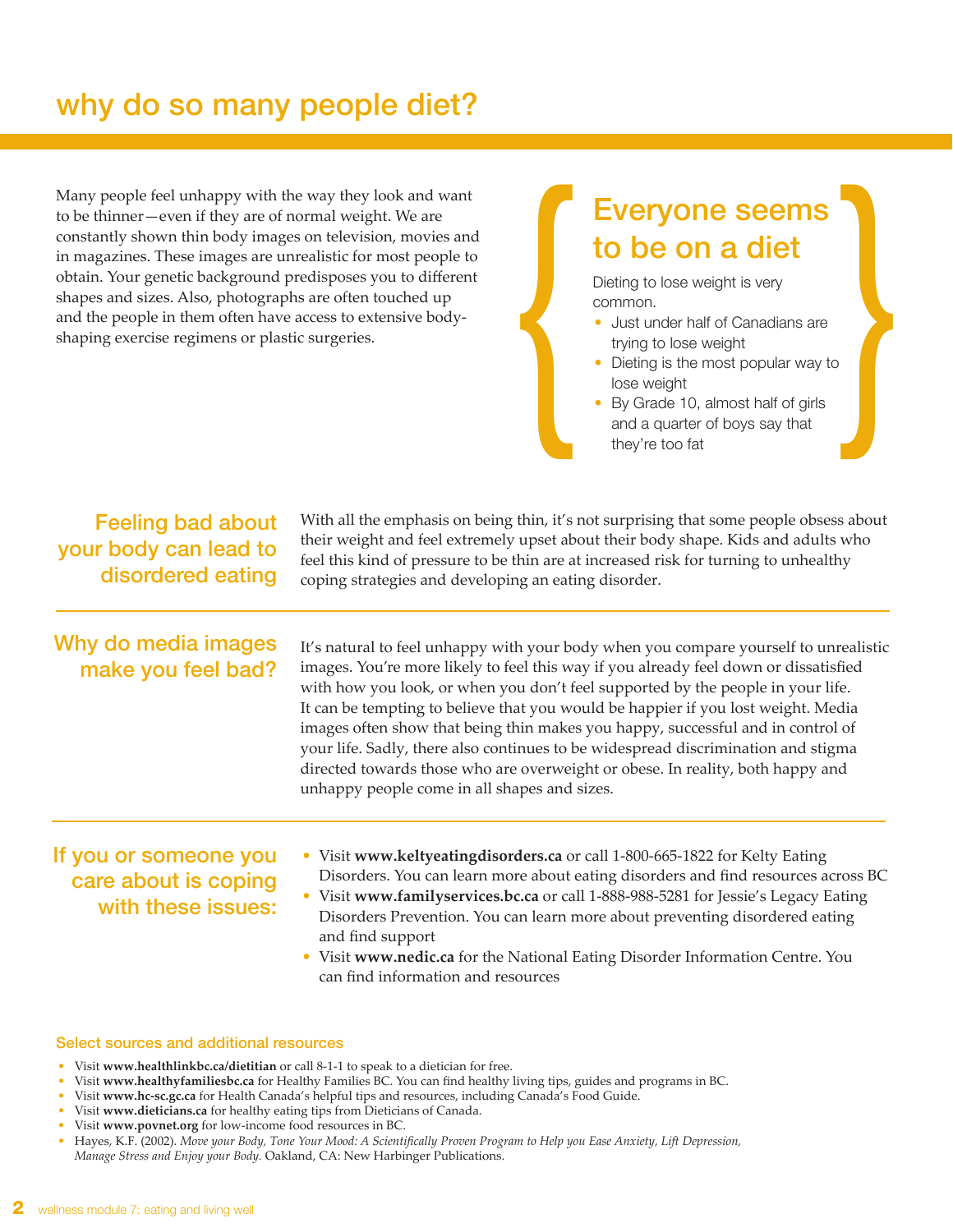## why is it so hard to make healthy choices?

It's often hard to eat well and exercise when you need it the most. Exercise and healthy eating can help with negative moods, low energy levels and lack of fitness, but these things can make it harder to start exercising and eating well in the first place. Some people find that they eat more in the face of stress, especially food with less nutritional value like junk food or fast food. Other people find that they hardly eat at all. They may also feel too drained to exercise.

Remember to take it one day at a time. Each day is a chance to start fresh. Try to remind yourself that healthy living choices are especially important during times of stress and will help you feel better. It is important to look at the source of stress and explore other helpful coping options. See the full range of Wellness Modules at **www.heretohelp.bc.ca** for more information and practical tips.

## Examples of unhealthy coping strategies that are considered disordered eating can include:

- Not eating enough to maintain a healthy body weight
- Deliberate vomiting
- Excessive exercise to burn off calories
- Taking laxatives when you don't need them
- Trouble controlling binge eating
- Smoking to reduce appetite and sense of hunger
- Using diet pills or illegal drugs to reduce appetite

Some of these options may seem like they help with weight loss or weight control. Unfortunately, none of these strategies work when it comes to maintaining balanced food intake or a healthy body weight. All of these strategies can also be extremely dangerous to your health. Many of these behaviours can be signs that someone is struggling with an eating disorder. There is help for people when their eating patterns or concern about weight and shape begin to compromise their health.

You don't have to make big changes to improve your wellness and maintain good mental health. When it comes to healthy eating and exercise, You don't have to make big<br>
compromise their health.<br>
<br>
You don't have to make big<br>
changes to improve your<br>
wellness and maintain good<br>
mental health. When it comes<br>
to healthy eating and exercise,<br>
every little bit count Exercise can help your physical health by increasing fitness, increasing energy and building strength. Exercise can also have a positive impact on your mental health. People who exercise often report less anxiety. It may help improve feelings of mild depression and help counter stress.

To get this positive impact on your mood, you don't have to do heavy exercise. It's better to stay within your comfort zone and slowly increase your activity levels. Be creative about ways to increase the daily activity in your life. For example, you might try doing some mild exercises while watching TV, taking a 15-minute walk during your lunch break or planning a family outing around an activity you all enjoy.

Many people find this difficult. Exercise has many positive effects on mental health, but you may not see the benefits right away. And if you don't enjoy the exercise, it's hard to stick to a routine. To get started, think of activities you enjoy and brainstorm ways to build them into your schedule. It's usually best to start with small, realistic goals. Some people find that it's easier to stick to a routine when they exercise with a friend or spouse. Yes, you can. Some people exercise when the healthier option would be to rest, such as when they're injured, ill or haven't eaten enough. This is more likely to be a problem when people are very concerned about the way they look. Other times, people take on too much because they want to see results quickly. And some people push themselves to keep up with a more advanced exercise buddy. Be gentle with yourself, set realistic goals and make sure to increase intensity gradually.